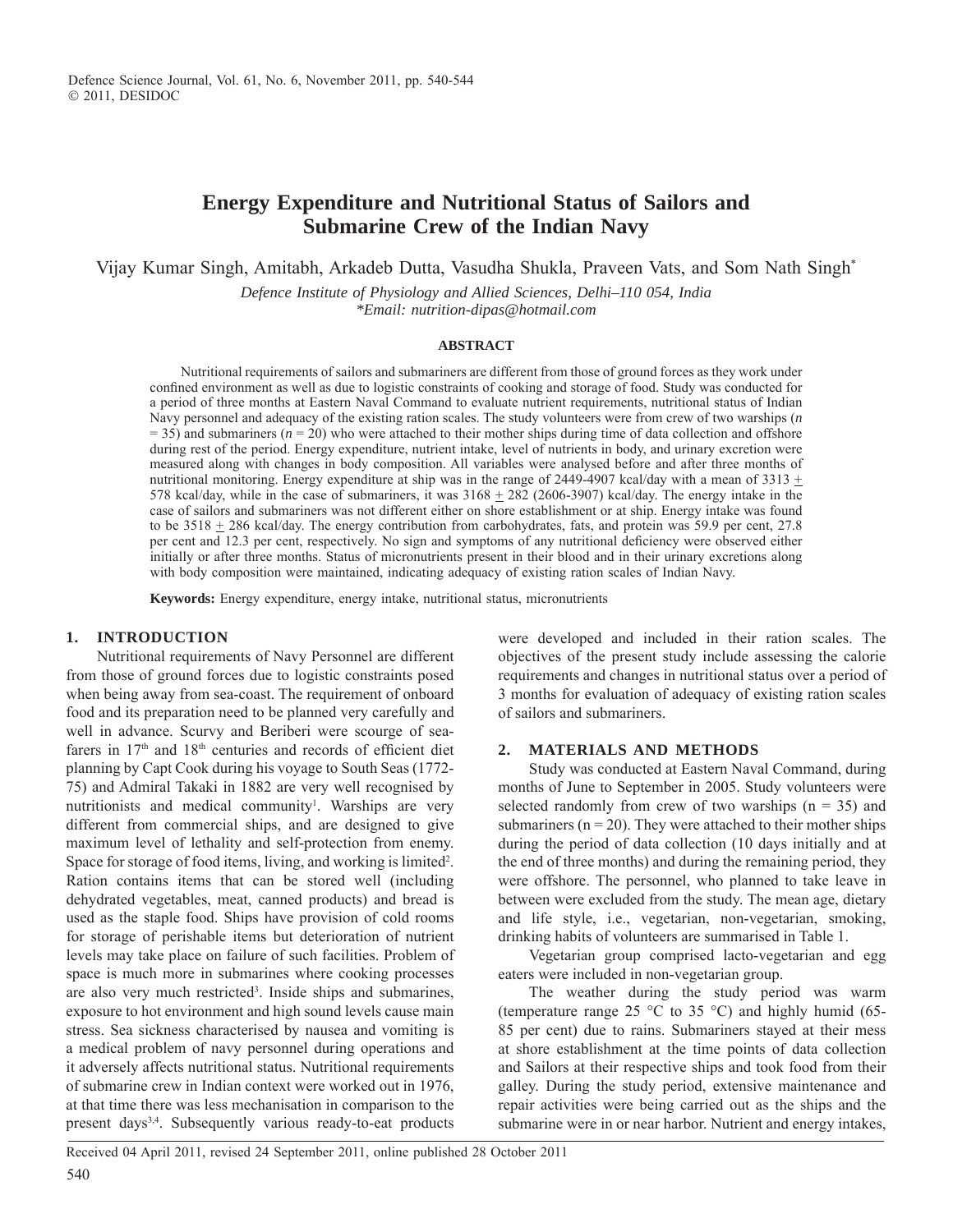| Table 1. Age, althity habits and the style of volunteers |                |                |                     |                    |  |  |  |  |
|----------------------------------------------------------|----------------|----------------|---------------------|--------------------|--|--|--|--|
| Group                                                    | Age (years)    | Vegetarian/    | Drinkers/           | Smokers/           |  |  |  |  |
|                                                          | $Mean \pm SD$  | Non-vegetarian | <b>Non-drinkers</b> | <b>Non-smokers</b> |  |  |  |  |
| Ships crew $(n=35)$                                      | $24.8 \pm 5.2$ | 16/19          | 9/26                | 5/30               |  |  |  |  |
| Submariners $(n=20)$                                     | $26.5 \pm 3.8$ | 5/15           | 11/9                | 3/17               |  |  |  |  |

| Table 1. Age, dietary habits and life style of volunteers |  |  |  |  |
|-----------------------------------------------------------|--|--|--|--|
|-----------------------------------------------------------|--|--|--|--|

energy expenditure, body composition, biochemical and physiological markers of nutritional status were evaluated. All investigations were carried out initially and after three months while volunteers were on their authorised ration and the food consumption was *ad libitum*.

For estimation of calorie and nutrient intake, the duplicate plate samples were collected from three different volunteers at times of breakfast, lunch, and dinner for a period of 14 days to cover entire menu. Analyses of food samples were made as described earlier<sup>5</sup>.

Energy expenditure was measured using 24 h activity monitoring using accelerometer-based Actical device (Mini Mitter Co. Inc. Bend, OR, USA) validated using doubly labeled water technique<sup>6</sup>. Subjects were asked to wear Actical device on wrist for 7 days continuously and minute by minute data were recorded and stored in the device and subsequently analysed.

Body composition, viz., body fat, body water, lean body mass were measured by bioelectrical impedance analysis (BIA) using Maltron Body Fat Analyser (BF 906, Maltron International Ltd., Ryleigh, Essex, England) using disposable electrodes along with anthropometric measurements.

Venous blood samples were drawn in the morning after overnight fast of 12 h. Hemoglobin contents were measured using Automatic Hematology Analyser (MS4, Melet Scholoesing laboratories, Pontoise, Cedex–France). An amount of 5 ml blood was collected in heparinised tubes, centrifuged at 1000 g for 10 min to recover plasma and stored in aliquots. Aliquots (200 µl) of plasma samples were stabilised with 10 per cent metaphosphoric acid for estimation of vitamin C. Erythrocytes were washed three times with 150 mM *KCl* and 10 per cent lysates (w/v) were prepared with distilled water for estimation of enzyme markers of vitamin status. Samples were brought in frozen condition to the laboratory where they were stored at  $-70$  °C until analyzed. Twenty-four hour urine samples were collected in PVC cans containing known volume of 6 N *HCl* as preservative. Aliquots of urine were stored after measuring total volume and used for various estimations.

Estimations of different biochemical variables, i.e., vitamins and metabolites were made using standard protocols descried in Manual of Laboratory Techniques published by Indian Council of Medical Research<sup>7</sup>. The assessment of physical fitness of each person was made using Harvard step test described earlier<sup>8</sup>. As ration scales are different for sailors and submariners, the data were analysed separately for each group. Comparison of data obtained initially and after three months were made using students' t-test and *p* value <0.05 was considered as a significant change.

#### **3. RESULTS AND DISCUSSION**

Energy expenditure at ships was in the range of 2449- 4907 kcal/day with a mean of  $3313 \pm 578$  kcal/day, while in the case of submariners, it was  $3168 + 282$  (2606-3907) kcal/day. During the study period, extensive maintenance activities were being carried out. Normal duties were repair and maintenance and various checks of equipment, machines, batteries, steering operations, operation of sonar, radar and wireless, keeping lookouts, chipping and painting, etc. Climbing upright ladders up and down between compartments and loading the ship are main type of vigorous activities.

Energy intake in the case of sailors and submariners was not different either at shore establishment and/or at ship/ submarines. Energy intake was found to be  $3518 + 286$  kcal/day. The energy contribution from carbohydrates, fats and proteins was 59.9 per cent, 27.8 per cent, and 12.3 per cent, respectively (Table 2). The crew of submarine is victualled onboard, when the submarine is at sea. In harbor, the crew is taken onboard a depot ship or to a shore-based mess. At this time, they are entitled for normal authorised ration scale. Only the essential staff responsible for maintenance and watch-keeping stays onboard and are victualled at the base mess. In an earlier study carried out by this Institute onboard in submarine, the average energy expenditure was determined to be 2625 kcal/ day4 . Higher energy expenditure of submariners in the present study may be attributed to attachment of submariners to their mother ship and subjects were busy in extensive maintenance activities during the study period. Energy intakes of subjects in present study are comparable to US Navy SEAL trainees

| <b>Nutrients</b>                       | <b>Intake</b>   |
|----------------------------------------|-----------------|
| Energy (kcal)                          | $3518 \pm 286$  |
| Protein $(g)$                          | $108 \pm 25$    |
| Total Fat $(g)$                        | $109 \pm 24$    |
| Visible Fat $(g)$                      | $68 \pm 10$     |
| CHO(g)                                 | $527 \pm 51$    |
| Vitamin A $(\mu g)$                    | $625 \pm 102$   |
| Vitamin C (mg)                         | $58 \pm 22$     |
| Thiamin (mg)                           | $1.7 \pm 0.15$  |
| Riboflavin (mg)                        | $1.6 \pm 0.3$   |
| Niacin $(mg)$                          | $33 \pm 3.7$    |
| $\Gamma$ Iron $(mg)$                   | $38.0 \pm 6.6$  |
| Calcium (mg)                           | $1410 \pm 156$  |
| Phosphorus (mg)                        | $1534 \pm 125$  |
| Sodium (mg)                            | $7000 \pm 330$  |
| Potassium (mg)                         | $2856 \pm 135$  |
| $\text{Zinc} \left( \text{mg} \right)$ | $16.2 \pm 1.30$ |
| Copper (mg)                            | $2.80 \pm 0.50$ |
|                                        |                 |
| Energy contribution                    |                 |
| Carbohydrates per cent                 | 59.9            |
| Protein (per cent)                     | 12.3            |
| Fat (per cent)                         | 27.8            |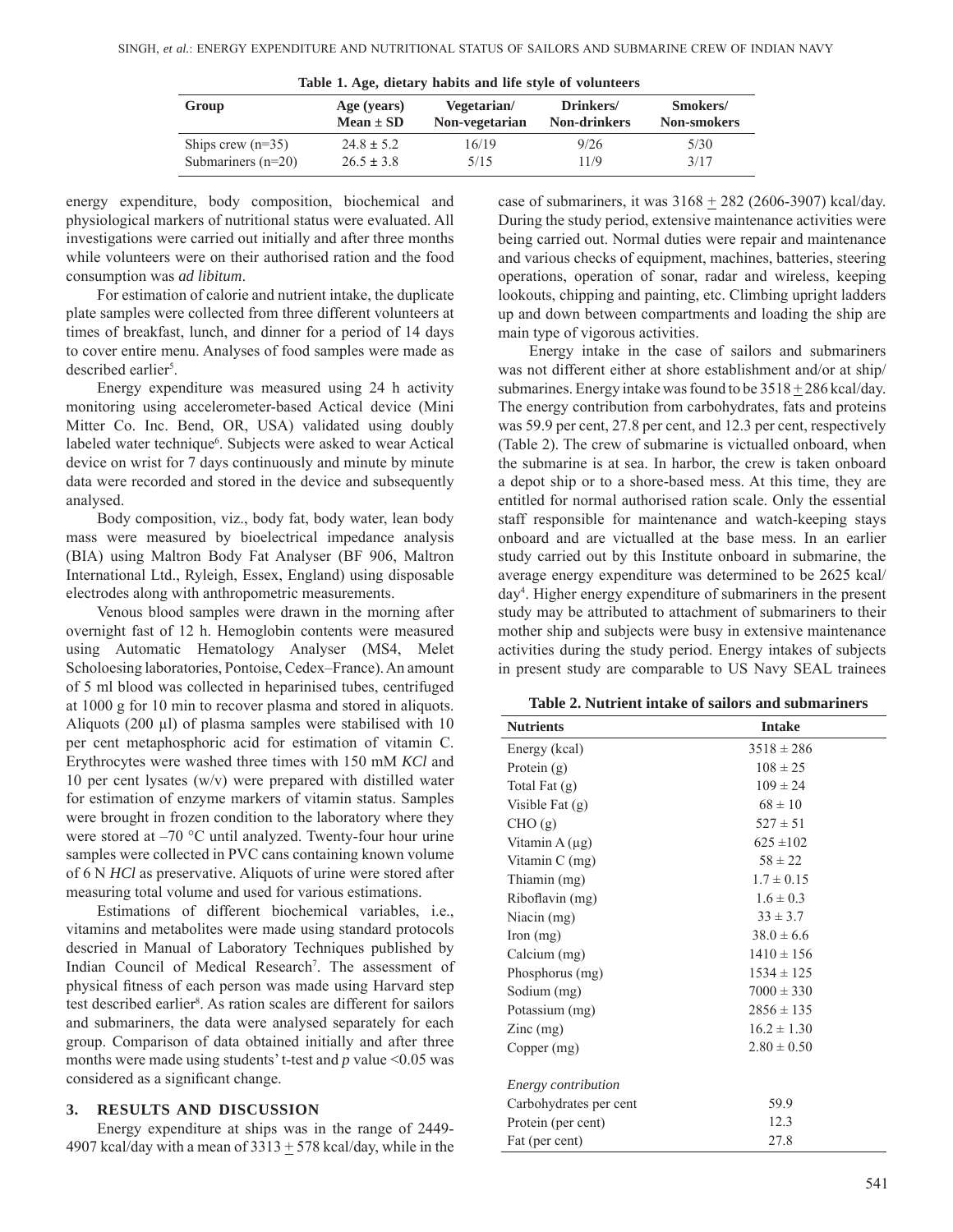which is reported to be 3886 kcal/day with 41.2 per cent calories contributed from fat<sup>9,10</sup>.

The intake of carbohydrates, proteins and fats was within healthy limits while micronutrients, i.e., vitamins and minerals were also adequate (Table 2). The protein intake from animal sources is on higher side to maintain and buildup muscle mass, however it does not add any nutritional advantage since animal sources of protein are rich in dietary cholesterol along with total fat. Provision of lean meat in place of red meat can limit fat intake, which is nearly approaching upper limit of safe intake i.e., 30 per cent of total calories. Fish and sea-foods, which are good source of *n*-3 fatty acids, can help in maintaining *n*-6 to *n*-3 fatty acid ratio in optimum range (i.e., 5-10), since most of the refined oils used in cooking are rich in  $n-6$  fatty acids<sup>11</sup>.

Values are Mean  $\pm$  SD/day (n=14 days) derived from plate samples collected for seven days initially and seven days in between study to represent entire menu.

No sign and symptoms of any nutritional deficiency were observed either initially or after three months in the study subjects. Body composition variables such as body fat, lean body mass, body water, bone minerals, waist-to-hip ratio and

BMI were maintained over a period of three months (Table 3). This signifies adequate nutritional intake by the study group in relation to requirements for day-to-day activities and follow up of healthy life style<sup>12</sup>.

The hemoglobin, plasma protein levels were within normal range initially as well as after three months, although there was an increase in total protein and albumin content (Table 4). The plasma levels of creatinine and 24 h urinary excretion were also in normal range though there was an increase in creatinine levels in plasma of submariners which may be an effect of meat intake prior the day of blood sampling. Urinary nitrogen indicates positive nitrogen balance of 9.5 g/d (Table 6). Nitrogen balance truly reflects both the somatic and visceral protein pools<sup>13,14</sup>. Total cholesterol, HDL- cholesterol and triglycerides measured in plasma were well within their acceptable ranges. There was decrease in total cholesterol and triglycerides in the case of sailors and in triglycerides levels of submariners after three months (Table 4).

The β-carotene levels were found decreased in sailors and submariners along with increase in vitamin A levels after three months (Table 4). Plasma vitamin A levels  $\geq 20 \mu g/dL$  are

|                           |                  | <b>Ship Crew</b> | <b>Submarine Crew</b> |                  |  |  |
|---------------------------|------------------|------------------|-----------------------|------------------|--|--|
| <b>Parameters</b>         | <b>Initial</b>   | After 3 months   | <b>Initial</b>        | After 3 months   |  |  |
| Weight (kg)               | $58.46 \pm 8.71$ | $58.26 \pm 8.86$ | $62.83 \pm 7.95$      | $62.79 \pm 8.56$ |  |  |
| Height (cm)               | $169.0 \pm 5.14$ | $169.0 \pm 5.3$  | $169.7 \pm 5.83$      | $169.2 \pm 5.8$  |  |  |
| Body fat (per cent)       | $11.9 \pm 4.51$  | $11.94 \pm 4.35$ | $14.39 \pm 3.73$      | $14.03 \pm 3.83$ |  |  |
| Body fat (kg)             | $7.26 \pm 3.8$   | $7.23 \pm 3.70$  | $9.23 \pm 3.38$       | $9.04 \pm 3.57$  |  |  |
| Lean body mass kg)        | $51.1 \pm 5.40$  | $51.0 \pm 5.52$  | $53.63 \pm 5.21$      | $53.76 \pm 5.62$ |  |  |
| Body water (L)            | $37.4 \pm 3.98$  | $37.3 \pm 4.08$  | $39.24 \pm 3.84$      | $39.33 \pm 4.08$ |  |  |
| Bone minerals (kg)        | $3.4 \pm 0.56$   | $3.39 \pm 0.52$  | $3.09 \pm 0.44$       | $3.28 \pm 0.43$  |  |  |
| Cell solids (kg)          | $10.6 \pm 1.48$  | $10.3 \pm 1.39$  | $11.01 \pm 1.28$      | $11.00 \pm 1.42$ |  |  |
| Waist: Hip                | $0.85 \pm 0.03$  | $0.85 \pm 0.03$  | $0.88 \pm 0.03$       | $0.86 \pm 0.04$  |  |  |
| Body mass index $(kg/m2)$ | $20.4 \pm 2.5$   | $20.4 \pm 2.5$   | $21.7 \pm 1.8$        | $21.8 \pm 1.8$   |  |  |
| BMR (kcal)                | $1493 \pm 130$   | $1490 \pm 131$   | $1556 \pm 110$        | $1555 \pm 120$   |  |  |

**Table 3. Body composition of sailors–ship crew and submariners**

Values are Mean  $\pm$  SD; Ship crew (n = 35), Submariners (n = 20); Values are not significantly different in comparison to initial.

**Table 4. Hemoglobin, plasma proteins, lipid profile, creatinine, vitamin A, β-carotene, vitamin E and ascorbic acid level in plasma samples of sailors and submariners**

| <b>Parameters</b>                |                 | Ship crew                     |                 | <b>Submariners</b>           |  |  |  |
|----------------------------------|-----------------|-------------------------------|-----------------|------------------------------|--|--|--|
|                                  | <b>Initial</b>  | <b>After 3 months</b>         | <b>Initial</b>  | After 3 months               |  |  |  |
| Hemoglobin $(g/dl)$              | $15.4 \pm 1.1$  | $15.5 \pm 0.8$                | $14.8 \pm 0.9$  | $14.7 \pm 0.9$               |  |  |  |
| Total protein $(g/dl)$           | $6.2 \pm 0.7$   | $6.9 \pm 0.8$ <sup>***</sup>  | $6.2 \pm 0.7$   | $6.8 \pm 0.8^+$              |  |  |  |
| Albumin $(g/dl)$                 | $3.4 \pm 0.4$   | $4.1 \pm 0.3^{++}$            | $3.3 \pm 0.4$   | $4.0 \pm 0.2$ <sup>***</sup> |  |  |  |
| Globulin $(g/dl)$                | $2.8 \pm 0.8$   | $2.8 \pm 0.9$                 | $3.0 \pm 0.8$   | $2.8 \pm 0.9$                |  |  |  |
| $A/G$ Ratio                      | $1.2 \pm 0.7$   | $1.5 \pm 0.6$                 | $1.11 \pm 0.7$  | $1.4 \pm 0.7$                |  |  |  |
| Creatinine $(mg/dl)$             | $1.26 \pm 0.10$ | $1.30 \pm 0.14$               | $1.27 \pm 0.09$ | $1.37 \pm 0.12$ <sup>+</sup> |  |  |  |
| Total cholesterol (mg/dl)        | $125 \pm 25$    | $104 \pm 22$ <sup>++</sup>    | $130 \pm 26$    | $123 \pm 15$                 |  |  |  |
| HDL - cholesterol (mg/dl)        | $36.4 \pm 6$    | $35 \pm 4$                    | $36 \pm 7$      | $35 \pm 4$                   |  |  |  |
| LDL-cholesterol $(mg/dl)$        | $67 \pm 23$     | $54 \pm 22^{+}$               | $69 \pm 27$     | $72 \pm 20$                  |  |  |  |
| Triglycerides(mg/dl)             | $123 \pm 60$    | $82 \pm 37^{++}$              | $143 \pm 80$    | $85 \pm 40^{++}$             |  |  |  |
| Vitamin A $(\mu$ g/dl)           | $21.7 \pm 6.1$  | $30.8 \pm 7.5$ ***            | $22.6 \pm 5.3$  | $33.2 \pm 6.0$ ***           |  |  |  |
| $\beta$ - Carotene ( $\mu$ g/dl) | $57.6 \pm 16.0$ | $23.8 \pm 7.8$ <sup>***</sup> | $62.5 \pm 6.8$  | $21.8 \pm 5.3$ ***           |  |  |  |
| Vitamin $E$ (mg/l)               | $15.5 \pm 7.0$  | $26.8 \pm 9.3$ <sup>+++</sup> | $14.1 \pm 6.3$  | $29.9 \pm 3.5$ ***           |  |  |  |
| Vitamin C (mg/dl)                | $0.70 \pm 0.6$  | $0.79 \pm 0.67$               | $0.53 \pm .51$  | $0.57 \pm 0.56$              |  |  |  |

Values are Mean  $\pm$  SD; Ship Crew n=35, Submariners n=20;

 $+p < 0.05$ ;  $+p < 0.01$ ;  $+p < 0.001$  in comparison with initial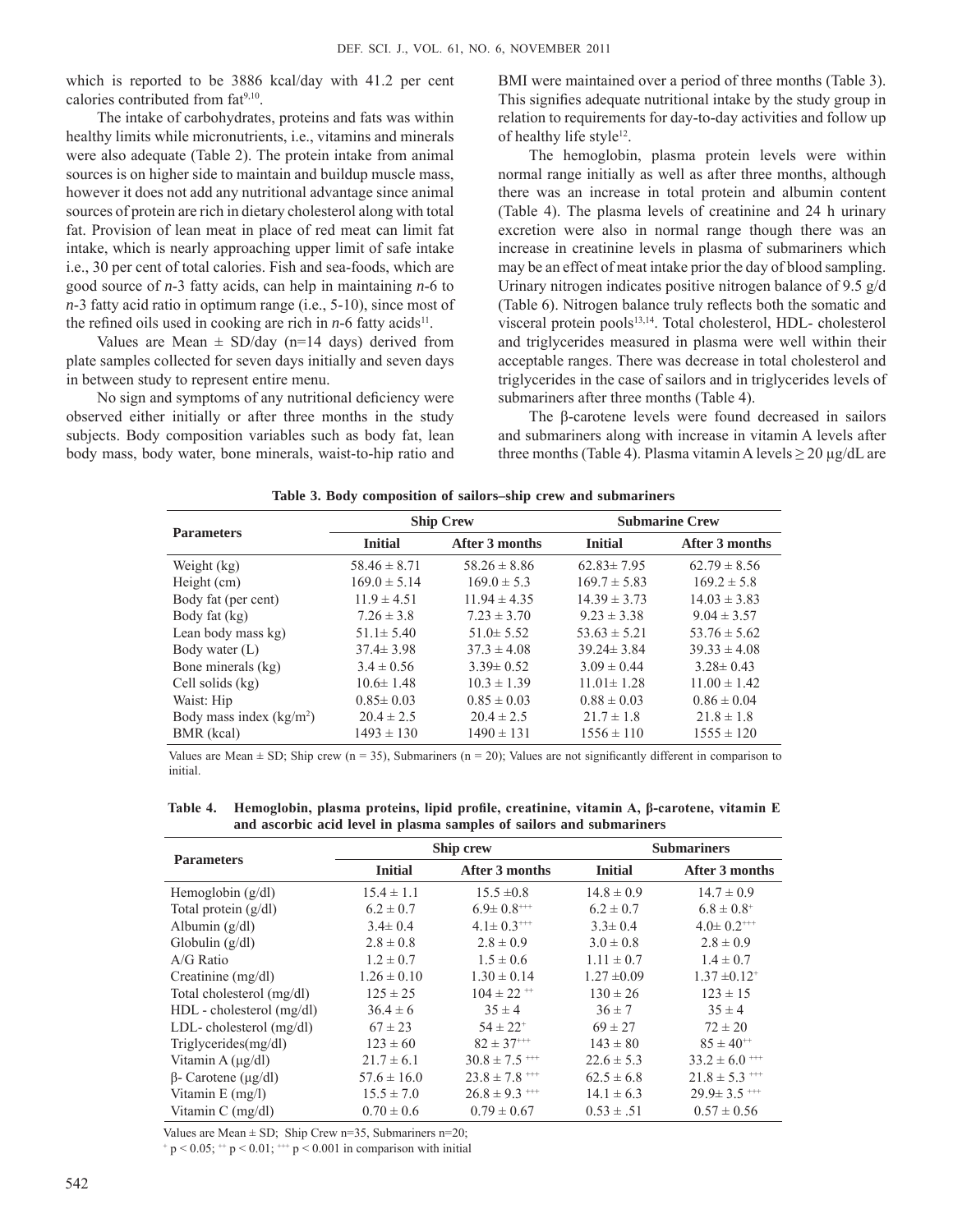| <b>Parameters</b>                                |                 | <b>Ship crew</b>    | <b>Submariners</b> |                      |  |
|--------------------------------------------------|-----------------|---------------------|--------------------|----------------------|--|
|                                                  | <b>Initial</b>  | After 3 months      | <b>Initial</b>     | After 3 months       |  |
| Transketolase TPP activation factor              | $1.16 \pm 0.72$ | $1.11 \pm 0.5$      | $1.17 \pm 0.74$    | $1.16 \pm 0.36$      |  |
| Glutathione reductase FAD activation factor      | $1.58 \pm 0.21$ | $1.63 \pm 0.20$     | $1.59 \pm 0.15$    | $1.72 \pm 0.6$       |  |
| Aspartate aminotransferase PLP activation factor | $1.67 \pm 0.30$ | $0.62 \pm 0.4^{++}$ | $1.76 \pm 0.23$    | $0.66 \pm 0.04^{++}$ |  |

|  | Table 5. Erythrocyte enzyme markers of vitamin status of sailors and submariners |  |  |  |  |  |  |  |  |  |
|--|----------------------------------------------------------------------------------|--|--|--|--|--|--|--|--|--|
|--|----------------------------------------------------------------------------------|--|--|--|--|--|--|--|--|--|

Values are Mean  $\pm$  SD; Ship Crew n=35, Submariners n=20;  $^{++}$  p<0.001 in comparison with initial

acceptable and indicative of good amount of vitamin A stored in the liver. Micronutrients like β-carotene and carotenoids obtained from fruits and vegetables have got anti-oxidant property and protect from degenerative diseases and certain types of cancers<sup>15</sup>. There was an increase in plasma vitamin E content, which may be due to good intake during the season or lower levels of oxidative stress when crew was at base (Table 4). Ascorbic acid facilitates the intestinal absorption of nonheme iron, is involved in the formation of collagen and is needed for proper adrenal function. The levels of vitamin C in plasma were found in normal range and almost the same initially and after three months of study (Table 6). There was a slight decrease in urinary vitamin C levels after three months but the levels were well within the normal acceptable physiological range, i.e. 6-18 mg/day (Table 6).

**Table 6. Urinary excretion of vitamins, metabolites and nitrogen by sailors and submariners**

| <b>Parameters</b>                 | Ship crew       | <b>Submariners</b> |  |  |
|-----------------------------------|-----------------|--------------------|--|--|
| Thiamine (mg/day)                 | $0.42 \pm 0.20$ | $0.32 \pm 0.25$    |  |  |
| Riboflavin (mg/day)               | $0.45 \pm 0.28$ | $0.44 \pm 0.14$    |  |  |
| N- Methyl nicotinamide (mg/day)   | $21.8 \pm 11.4$ | $22.5 \pm 8.7$     |  |  |
| Methyl malonic acid $(\mu M/day)$ | $41.0 \pm 9.5$  | $58.0 \pm 11.0$    |  |  |
| Vitamin $C$ (mg/day)              | $18.7 \pm 15$   | $14.7 \pm 5.5$     |  |  |
| Creatinine (g/ day)               | $1.5 \pm 0.8$   | $1.4 \pm 0.5$      |  |  |
| Nitrogen $(g/day)$                | $5.8 \pm 3.2$   | $5.0 \pm 2.4$      |  |  |

Values are Mean  $\pm$  SD; n = 35 Ship crew, n = 20 Submariners

Urine samples collected only during initial phase

Status of B group of vitamins was assayed by monitoring their excretory levels in 24 h urine<sup>13</sup>. The measurement of status of B group of vitamins is very important using functional tests due to the fact that physical activity and stress affects their requirement<sup>16</sup>. In the present study, the adequacy of thiamin nutrition has been assessed through the tissue saturation status, taking into consideration the transketolase activity in erythrocytes and urinary excretion of thiamin. Erythrocyte transketolase activity remained almost the same throughout the study period. The activity coefficient was also remained almost the same after three month (Table 5). The urinary excretion of thiamin was also found well within the normal range during the study period.

Riboflavin status was assessed by erythrocyte glutathione reductase activity and by 24 h urinary excretion of riboflavin. In the present study, estimation of glutathione reductase activity was done with flavin adenosine dinucleotide to find the changes in activity. Activity coefficient was well within the acceptable biological reference range (Table 5). Significant decrease in erythrocyte aspartate aminotransferase activity coefficient was observed after three months, indicating improvement in vitamin  $B_6$  status (Table 5).

Excretions of normal levels of N-methyl nicotinamide and methylmalonic acid in the present investigations are well within the physiological reference range and confirm sufficient intake of nicotinic acid and vitamin  $B_{12}$  (Table 6).

# **4. CONCLUSION**

The study indicates that existing ration scale and food supplies of Indian Navy both for sailors as well as submariners are adequate in terms of calories and nutrients. There is always a scope to increase variety of food items with advancement of food technology and availability of ready-to-eat products with wholesome nutrient contents. With existing nutritional knowledge and fast growing food industry in the country, it may be possible to meet stringent demands of Navy and other Defence forces.

## **ACKNOWLEDGEMENTS**

The authors gratefully acknowledge the inspiration and guidance provided by Dr PK Banerjee, Dr G Ilavazhagan, and Dr Shashi B Singh. Support and logistics provided by Commander M Surender Rao, HQ Eastern Naval Command; Commander PE Prasad, INS Virbahu, and Surg Commander G Bhanot are gratefully acknowledged.

# **REFERENCES**

- 1. Lanska, D.J. Historical aspects of the major neurological vitamin deficiency disorders: the water soluble B vitamins. *In* Handbook of Clinical Neurology. 2010, 95. pp. 445-76.
- 2. Raman, R. Expectations of Navy from DFRL and industry for food requirements. Defence Food Requirements-A Network Approach. *In* Proceedings of the National Seminar, 20-21 December 2001, DFRL, Mysore, 2003. pp. 25-35
- 3. Malhotra, M.S.; Chandra.U.; Rai, R.M.; Venkataswami, Y. & Sridharan, K. Food intake and energy expenditure of Indian troops in training. *Brit. J. Nutr.*, 1976, **35**(2), 229- 44.
- 4. Malhotra, M.S.; Chandra, U. & Sridharan, K. Dietary intake and energy requirements of Indian Submariners in topical water. *Ergonomics*, 1976, **19**(2), 141-48.
- 5. Babusha, S.T.; Singh, V.K.; Shukla, V.; Singh, S.N. & Prasad, N.N. Assessment of ration scales of armed forces personnel in meeting the nutritional needs at plains and high altitude-I. *Def. Sci. J.*, 2008, **58**(11), 734-44.
- 6. Singh, S.N.; Vats, P.; Shukla, V. & Kurpad, A.V. A comparison of free living energy expenditure determinations of physically active Indians using different methods and the validation against doubly labelled water. *In* Non-nuclear applications of heavy water and deuterium, edited by M. Bhaskaran, Macmilllan Publishers India Ltd, Delhi, 2010. pp. 194-204.